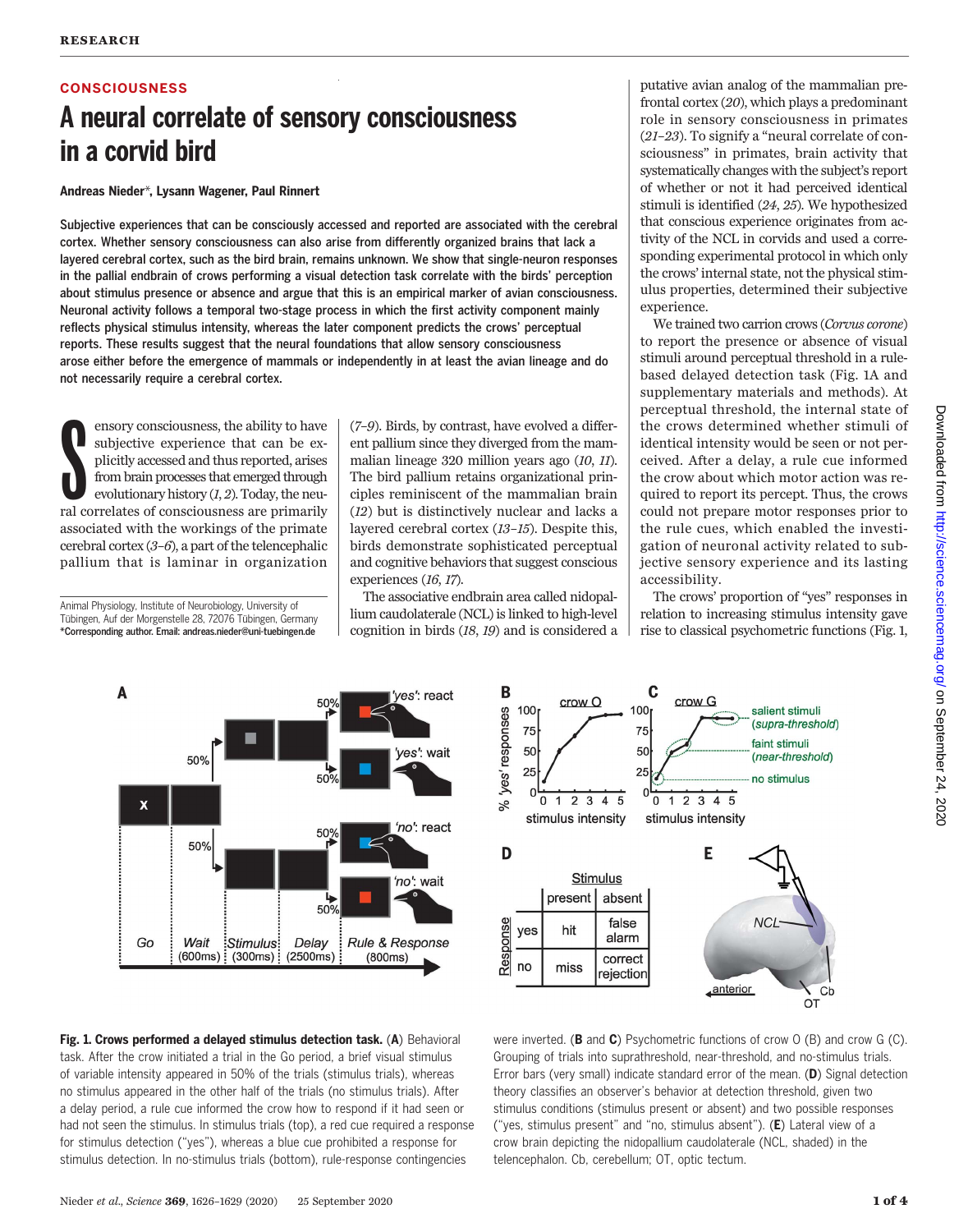B and C). Trials were classified into suprathreshold (the two highest stimulus intensities), near-threshold (the two lowest stimulus intensities at perceptual threshold), and nostimulus categories (Fig. 1C). The crows' responses were classified according to signal detection theory into "hit" (correct "yes" response to a stimulus), "correct rejection" (correct "no" response for stimulus absence), "miss" (erroneous "no" response to stimulus presence), and "false alarm" (erroneous "yes" response for stimulus absence) (Fig. 1D).

While the crows performed the task, we recorded single-cell activity of 480 neurons ( $n =$ 306 for crow G;  $n = 174$  for crow O) from the NCL (Fig. 1E and supplementary materials and methods). We first identified 262 task-selective neurons that showed differences in firing rates for suprathreshold trials versus no-stimulus trials (Mann-Whitney U test,  $p < 0.01$ ). The selective time intervals of these neurons that together bridged the total trial period were classified into stimulus-related  $(n = 155)$  (Fig. 2A) and delay-related  $(n = 165)$  (Fig. 2B).

Next, we compared the discharges during the crows' "yes" versus "no" responses in the different trial categories (Fig. 1C and supplementary materials and methods). If neurons signal stimulus intensity, the responses to near-threshold stimuli should be indistinguishable irrespective of the crow's response. In addition, the responses during "false alarms" are expected to be similar to "correct rejections"in the no-stimulus condition. However, if neurons represent the crows' percept, they are expected to change activity as a function of the crows' later report. In this case, firing rates to near-threshold "no" responses should resemble those during "correct rejections" in no-stimulus trials. Likewise, discharges for near-threshold"yes"responses and"false alarms" should be more similar to those of suprathreshold "yes" responses.

During stimulus presentation, neurons responded mainly to stimulus intensity and only mildly to the crow's later reported conscious percept. The example neuron in Fig. 2C discharged exclusively to the presentation of a salient stimulus, without a correlation with the crow's "yes/no" responses. The neuron in Fig. 2D showed some correlation with the crow's later report because firing rates during near-threshold "yes" responses were similar to supra-threshold "yes" responses, whereas discharges during near-threshold "no" responses resembled "correct rejections."

During the subsequent delay period, however, many neurons responded according to the crows' impending report, rather than to stimulus intensity. The neuron in Fig. 2E showed categorically higher firing rates for all "yes" responses (suprathreshold and near-threshold "hits," as well as "false alarms" in the absence of stimuli) compared to all "no" responses ("no"

# Fig. 2. Single-neuron

responses in NCL. (A and **B**) Pattern of task selectivity for all stimulus-selective neurons during the stimulus (A) and delay period (B). Bottom: Color-coded traces of significance values (every line represents a neuron); neurons sorted according to selectivity latency. Top: Cumulative time-resolved histogram of task-selective intervals. (C and D) Activity of two stimulus-period taskselective example neurons in relation to the crow's behavioral responses. Top panels depict dot raster histograms (every line is a trial, every dot is an action potential); bottom panels represent the corresponding averaged and smoothed spike density histograms. The vertical gray shading indicates the presentation of the stimulus (onset at 0 ms), the vertical dotted line signifies the end of the delay. The color code represents the five different trial categories, with red, orange, and pink colors representing "yes" response trials, and dark and light blue colors "no" response trials. The horizontal bars in each spike-density histogram signify the task-selective interval. (E and F) Activity of two delay-period task-selective example neurons in relation to the crow's behavioral responses. Same layout as in (C) and (D).



responses to near-threshold stimuli, "correct rejections" in the absence of stimuli) during the first half of the delay period. A similar effect can be witnessed for the neuron in Fig. 2F, which showed discharges that correlated with the report at the beginning and end of the delay period.

To find out whether the activity of the 262 task-selective neurons was related to the crows' report for the same near-threshold stimuli, we compared the firing rates in the neurons' respective selectivity intervals for different trial outcomes. We used receiver operating characteristic (ROC) analysis from signal detection theory (26) (supplementary materials and methods). We derived the area under the ROC curve (AUC), termed choice probability, as the

probability of predicting the subjective "yes/ no" responses for identical stimuli for the stimulus and the delay phases separately (27).

We first compared the mean (rectified) activity during "hit" and "miss" trials for nearthreshold stimuli in the stimulus presentation period. Choice probability was higher than the chance level of 0.5 (mean: 0.55;  $p < 0.001$ ; onesample Wilcoxon signed-rank test;  $n = 155$ neurons; compared to a mean of 0.69 for suprathreshold "hits" and no-stimulus "correct rejections") (Fig. 3A). In addition, we compared the choice probability for "correct rejections" and "false alarms" during no-stimulus trials, which was comparable to chance (mean: 0.51;  $p = 0.08$ ; one-sample Wilcoxon signed-rank test;  $n = 155$  neurons) (Fig. 3B). Thus, during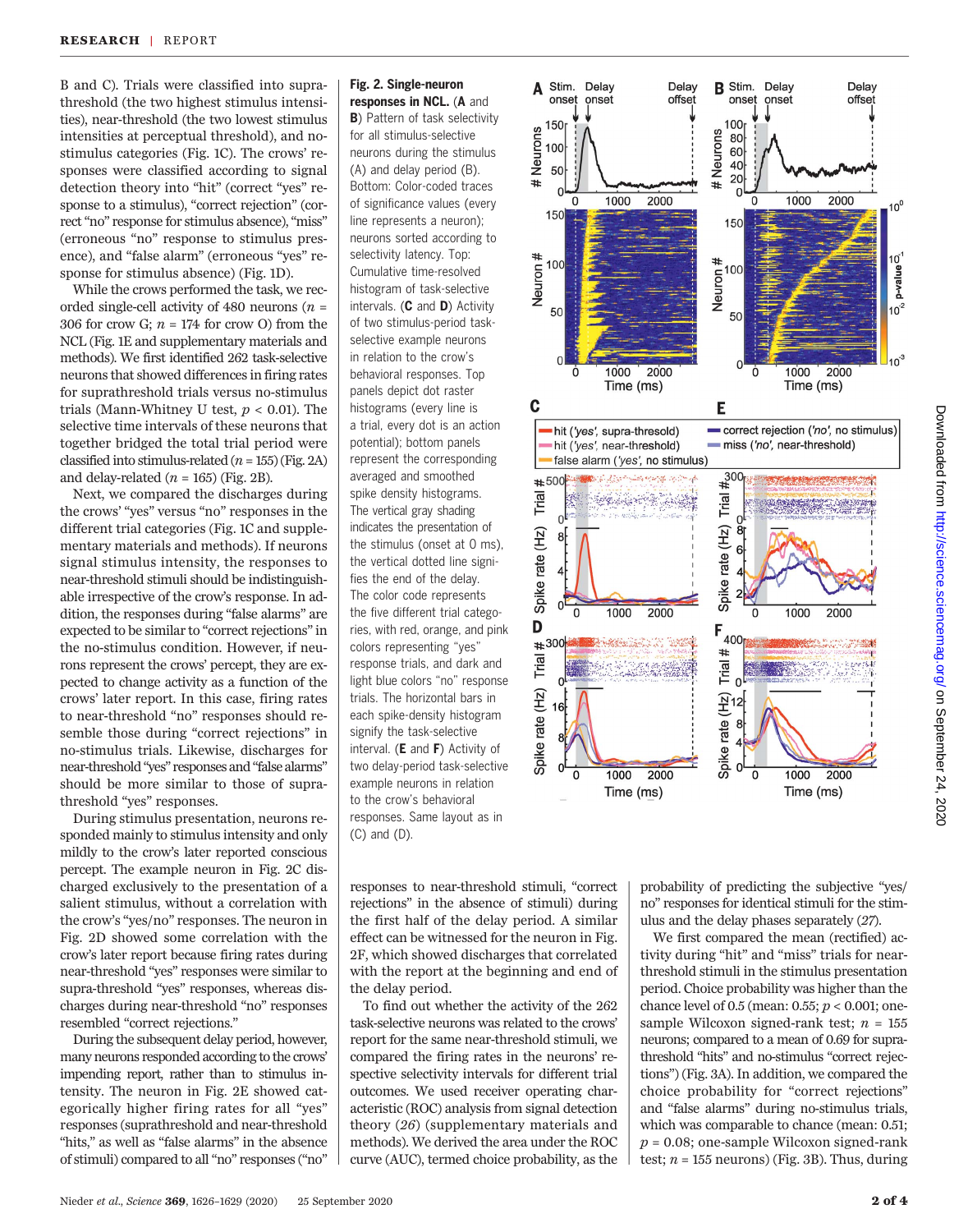

Fig. 3. Neuronal activity predicts "yes" versus "no" responses. Distribution of neuronal choice probabilities according to signal detection theory. (A and B) Choice probabilities during the stimulus period (155 neurons). (C and D) Choice probabilities during the delay period (165 neurons). Gray arrow indicates mean of choice probabilities for near-threshold hits versus near-threshold misses [(A) and (C)] and for correct rejections versus false alarms, respectively [(B) and (D)]. Choice probabilities in (A), (C), and (D) were significantly larger than chance level indicated by dotted vertical line (\*\*\* $p < 0.001$ ; n.s., not significant). Black arrows indicate mean AUC values for suprathreshold hits versus correct rejections for comparison.

stimulus presentation, the neurons signaled the crows' subsequent report only mildly.

However, the primarily stimulus-based activity changed to a predominantly report-driven representation during the delay. Both the choice probabilities for near-threshold "hit" and "miss" trials (mean: 0.56; Fig. 3C), as well as the choice probability for no-stimulus "correct rejections" and "false alarms" (mean: 0.53; Fig. 3D), were higher than expected by chance  $(p < 0.001$  for both values; one-sample Wilcoxon signed-rank test;  $n = 165$  neurons). On the background of a mean AUC of 0.64 for suprathreshold "hits" and no-stimulus "correct rejections," both choice probabilities predicted the crows' perceptual report rather than the physical stimulus. Notably, this effect was found not only for the very same faint stimuli, but also on "false alarm" trials, when the crows mistakenly reported perceiving a stimulus when in fact no stimulus was present. Thus, shortly after stimulus presentation, the neurons represented the crows' later report.

To explore the time course of choice prediction from stimulus onset to delay offset irre-

spective of neuronal selectivity, we applied time-resolved population analyses based on the activity of all NCL neurons with sufficient trials per trial type  $(n = 152)$ . We first trained a support vector machine (SVM) classifier to discriminate "yes" versus "no" responses on the basis of the spiking activity (28) (supplementary materials and methods). Cross-validation on "hits" in suprathreshold trials and "correct rejections" in no-stimulus trials indicated reliable information differentiating the crows' alternative responses (fig. S1). To minimize the influence of stimulus intensity, we next trained the classifier with discharges exclusively from near-threshold trials in which crows subjectively made "yes" and "no" responses for identical stimulus intensities. After training, the classifier was tested with new data from the same neuronal population, but for suprathreshold "hits" versus "correct rejections" in the absence of stimuli. Indeed, the classifier was able to correctly assign the new trials into "yes" versus "no" responses, with particularly high accuracy at stimulus offset and toward the end of the delay (Fig. 4A). This indicates that

a population of neurons contained information about the crows' subjective experience throughout the trial.

Finally, we quantified how much information about the physical stimulus and the later report was carried by the activity of the same population of NCL neurons across the trial. We calculated the percent explained variance  $(\omega^2, PEV)$  for stimulus intensity and "yes/no" response (29, 30) (supplementary materials and methods). We found that stimulus intensity information increased sharply after stimulus presentation, but then rapidly decayed and vanished during the following delay (Fig. 4B). Instead, the neurons increasingly encoded the crows' perceptual report until it reached a peak level toward the end of the delay (Fig. 4B). A similar response pattern was found for predictions on near-threshold trials of a SVMclassifier trained on population responses of "yes" responses in suprathreshold trials ("hits") and "no" responses in no-stimulus trials ("correct rejections") (fig. S2). The neuronal population results suggest that NCL neurons switch from initially mainly representing stimulus intensity to predominantly encoding the crows' subjective experience later in the trial and before a required behavioral report.

A difference between the neuronal activities of one reported perceptual state versus the other for equal visual stimuli is considered to be a "neural correlate of visual consciousness" (3, 5, 21–23). Our finding thus constitutes an empirical marker of avian sensory consciousness. As for any animal, the qualitative nature of this subjective experience—"what it is like" for a crow to be consciously aware of sensory data—remains hidden (31). Moreover, whether pure subjective experience itself ("phenomenal consciousness") can and should be dissociated from its report ("access consciousness") remains intensely debated (1, 32).

Our report of a two-stage process in awareness in the corvid NCL is markedly similar to findings in the primate cerebral cortex, where the initial sweep of activity is also mainly involved in unconscious vision, whereas activity correlating with consciousness is delayed relative to stimulus onset activity (21, 33–36). To explain these effects, the global neuronal workspace theory (25, 37) posits that only sensory activity that is strong enough can access awareness by causing a state termed "global ignition" in higher brain centers such as prefrontal cortex. "Ignition" causes information about a brief stimulus to become sustained and broadcasted back through recurrent interactions between many brain areas, thereby also characterizing the transition of a sensory representation into the explicit working memory state (1, 23). The NCL may very well constitute the avian brain site of an "all-or-none" ignition process that leads either to a high degree of activation causing and maintaining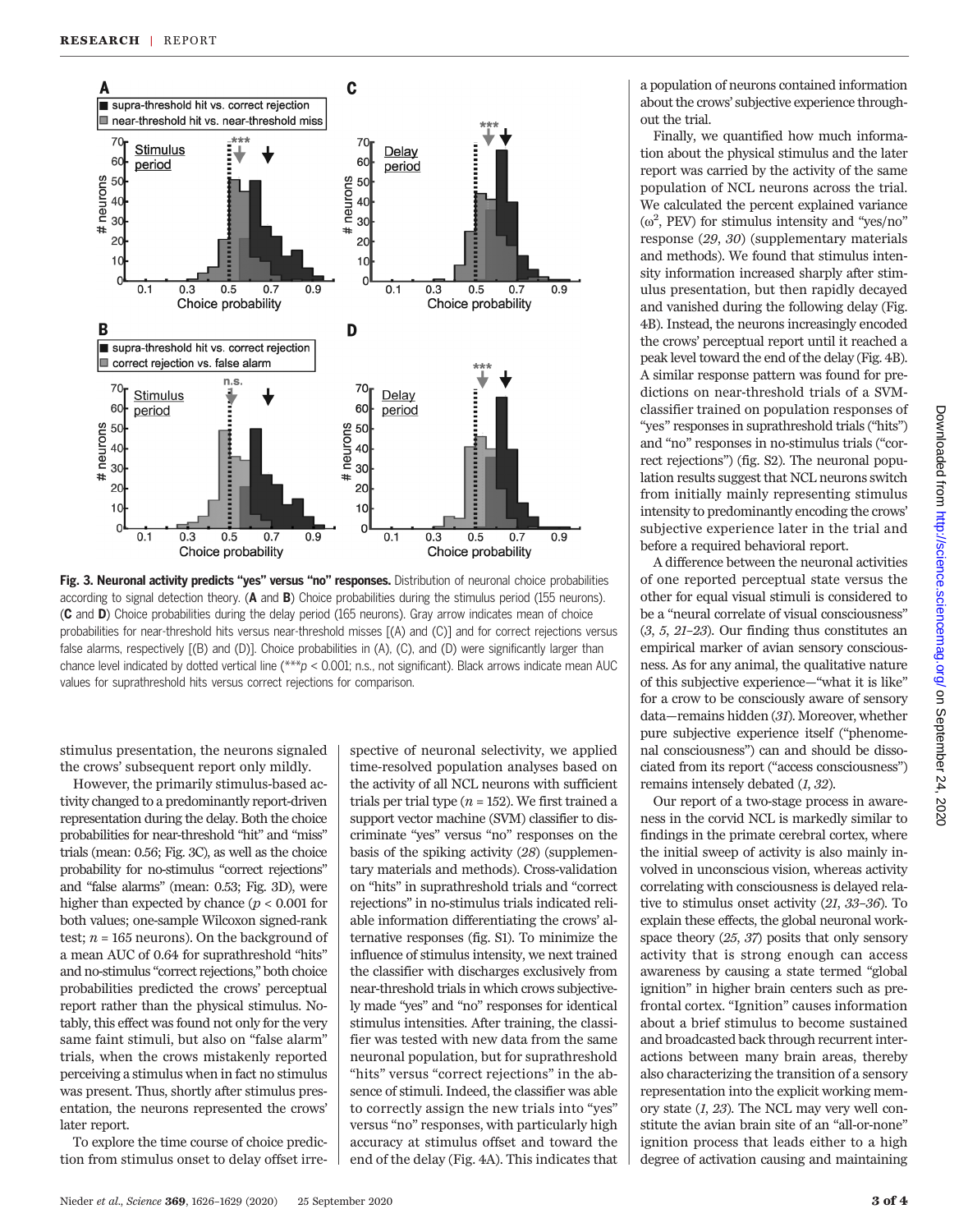## Fig. 4. Time-resolved neuron population analyses. (A) A support vector machine (SVM) classifier trained on nearthreshold trial activity predicts the crows' "yes" responses from suprathreshold "hit" trials

and "no" responses from correct rejection no-stimulus trials. Chance level is 50%. (B) Sliding-window percent explained variance  $(\omega^2)$ analysis quantifying the information about the stimulus intensity and report-associated subjective percept.



information about conscious experience across a temporal gap for a future goal, or to a vanishing response. Combining report-based behavioral protocols in crows with no-report protocols may help to disentangle the neural mechanisms involved in generating, maintaining, and reporting conscious experience (38, 39). This two-stage process in awareness could prove to be a general and evolutionarily stable principle of how sensory consciousness is achieved in vertebrates in general.

Our finding also provides evidence for the phylogenetic origins of consciousness (2). It excludes the proposition that only primates or other mammals possessing a layered cerebral cortex are endowed with sensory consciousness. To reconcile sensory consciousness in birds and mammals, one scenario would postulate that birds and mammals inherited the trait of consciousness from their last-common ancestor. If true, this would date the evolution of consciousness back to at least 320 million years when reptiles and birds on the one hand, and mammals on the other hand, evolved from the last common stem-amniotic ancestor (40).

Alternatively, consciousness emerged independently on the basis of convergent evolution on different branches of the vertebrate "tree of life." According to this hypothesis, consciousness was absent in the common stem-amniotic ancestor, but—comparable to homeothermy evolved later and independently during the rise of, at least, birds and mammals. Yet another scenario would predict a gradual emergence of consciousness. Here, different degrees of conserved pallial connectivity patterns in vertebrates could give rise to aspects of sensory consciousness across phylogeny. Combining measurements of brain signals with controlled behavioral protocols will help to delineate the origins of conscious experience in the animal kingdom.

#### REFERENCES AND NOTES

- 1. G. A. Mashour, P. Roelfsema, J. P. Changeux, S. Dehaene, Neuron 105, 776–798 (2020).
- 2. D. B. Edelman, A. K. Seth, Trends Neurosci. 32, 476–484 (2009).
- (1996).
- 4. G. Kreiman, I. Fried, C. Koch, Proc. Natl. Acad. Sci. U.S.A. 99. 8378–8383 (2002).
- 5. V. de Lafuente, R. Romo, Nat. Neurosci. 8, 1698–1703 (2005).
- 6. C. Koch, M. Massimini, M. Boly, G. Tononi, Nat. Rev. Neurosci. 17, 307–321 (2016).
- 7. L. Puelles et al., J. Comp. Neurol. 424, 409–438 (2000).
- 8. E. D. Jarvis et al., Nat. Rev. Neurosci. 6, 151–159 (2005).
- 9. L. Puelles, Int. J. Dev. Biol. 62, 207–224 (2018).
- 10. S. Kumar, S. B. Hedges, Nature 392, 917–920 (1998).
- 11. S. B. Hedges, Nat. Rev. Genet. 3, 838–849 (2002).
- 12. M. Shanahan, V. P. Bingman, T. Shimizu, M. Wild, O. Güntürkün, Front. Comput. Neurosci. 7, 89 (2013).
- 13. H. J. Karten, Philos. Trans. R. Soc. Lond. B Biol. Sci. 370, 20150060 (2015).
- 14. J. Dugas-Ford, C. W. Ragsdale, Annu. Rev. Neurosci. 38, 351–368 (2015).
- 15. S. Olkowicz et al., Proc. Natl. Acad. Sci. U.S.A. 113, 7255–7260 (2016).
- 16. N. J. Emery, N. S. Clayton, Science 306, 1903-1907 (2004).
- 17. A. Nieder, Curr. Opin. Behav. Sci. 16, 8–14 (2017).
- 18. L. Veit, A. Nieder, Nat. Commun. 4, 2878 (2013).
- 19. H. M. Ditz, A. Nieder, Nat. Commun. 11, 686 (2020).
- 20. O. Güntürkün, Curr. Opin. Neurobiol. 15, 686–693 (2005).
- 21. V. de Lafuente, R. Romo, Proc. Natl. Acad. Sci. U.S.A. 103, 14266–14271 (2006).
- 22. T. I. Panagiotaropoulos, G. Deco, V. Kapoor, N. K. Logothetis, Neuron 74, 924–935 (2012).
- 23. B. van Vugt et al., Science 360, 537-542 (2018).
- 24. V. A. Lamme, Trends Cogn. Sci. 10, 494–501 (2006).
- 25. S. Dehaene, J. P. Changeux, Neuron 70, 200–227 (2011). 26. D. M. Green, J. A. Swets, Signal Detection Theory and
- Psychophysics (Wiley, 1966). 27. K. H. Britten, W. T. Newsome, M. N. Shadlen, S. Celebrini,
- J. A. Movshon, Vis. Neurosci. 13, 87–100 (1996). 28. C.-C. Chang, C.-J. Lin, ACM Trans. Intell. Syst. Technol. 2, 1–27
- (2011).
- 29. M. R. Warden, E. K. Miller, Cereb. Cortex 17 (suppl. 1), i41–i50 (2007).
- 30. S. N. Jacob, A. Nieder, Neuron 83, 226–237 (2014).
- 31. T. Nagel, Philos. Rev. 83, 435–456 (1974).
- 32. N. Block, Trends Cogn. Sci. 9, 46–52 (2005).
- 33. H. Supèr, H. Spekreijse, V. A. Lamme, Nat. Neurosci. 4, 304–310 (2001).
- 34. R. Q. Quiroga, R. Mukamel, E. A. Isham, R. Malach, I. Fried, Proc. Natl. Acad. Sci. U.S.A. 105, 3599–3604 (2008).
- 35. K. G. Thompson, J. D. Schall, Nat. Neurosci. 2, 283–288 (1999).
- 36. V. A. Lamme, P. R. Roelfsema, Trends Neurosci. 23, 571–579 (2000).
- 37. B. J. Baars, Trends Cogn. Sci. 6, 47–52 (2002).
- 38. N. Tsuchiya, S. Frässle, M. Wilke, V. Lamme, Trends Cogn. Sci. 20, 242–243 (2016).
- 39. N. Block, Trends Cogn. Sci. 23, 1003–1013 (2019).
- 40. P. Århem, B. I. B. Lindahl, P. R. Manger, A. B. Butler, in Consciousness Transitions: Phylogenetic, Ontogenetic, and Physiological Aspects, H. Liljenstrom, P. Arhem, Eds. (Elsevier, 2008), pp. 77–96.

#### ACKNOWLEDGMENTS

We thank D. Liao for reading an earlier version of the manuscript. Funding: This work was supported by a DFG grant NI 618/6-1 to A.N. Author contributions: A.N., L.W., and P.R. designed the experiment. A.N. and L.W. conducted the experiments. L.W., P.R., and A.N. analyzed the data. A.N., L.W., and P.R. wrote the paper. A.N. supervised the study. Competing interests: The authors declare no competing financial interests. Data and materials availability: All data necessary to assess the conclusions of this study are available in the main text or the supplementary materials. All behavioral and electrophysiological data are archived at the Institute of Neurobiology, University of Tübingen, Germany.

#### SUPPLEMENTARY MATERIALS

[science.sciencemag.org/content/369/6511/1626/suppl/DC1](http://science.sciencemag.org/content/369/6511/1626/suppl/DC1) Materials and Methods Figs. S1 and S2

[View/request a protocol for this paper from](https://en.bio-protocol.org/cjrap.aspx?eid=10.1126/science.abb1447) Bio-protocol.

3 February 2020; accepted 27 July 2020 10.1126/science.abb1447

- 3. D. A. Leopold, N. K. Logothetis, Nature 379, 549–553
-